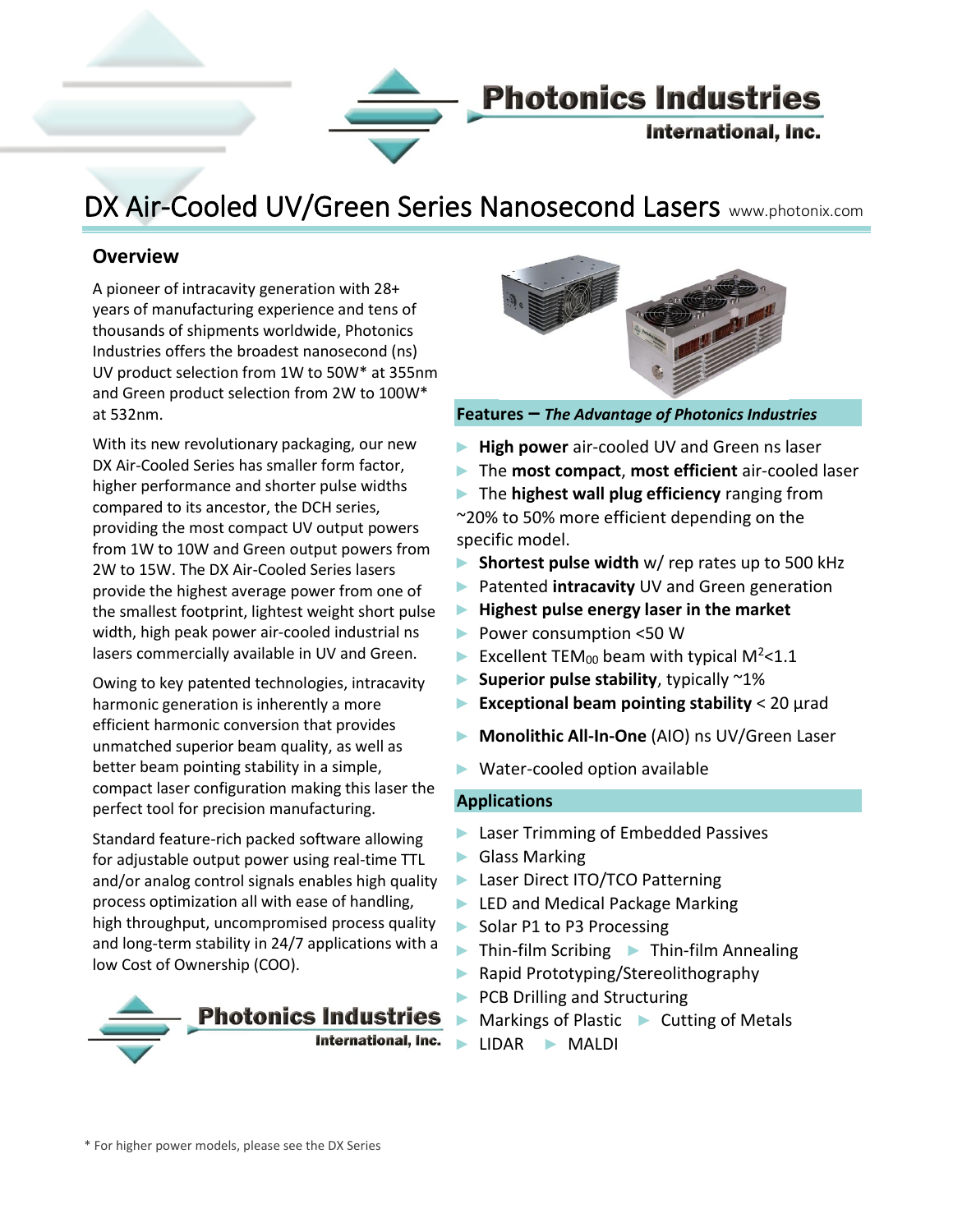# System Specifications – UV Series

| DX-355-1                                                                | DX-355-5                         | DX-355-8                          | DX-355-10                          |  |  |  |
|-------------------------------------------------------------------------|----------------------------------|-----------------------------------|------------------------------------|--|--|--|
| <b>Output Characteristics</b>                                           |                                  |                                   |                                    |  |  |  |
| 355 nm                                                                  |                                  |                                   |                                    |  |  |  |
| 0.8 W at 20 kHz,<br>1 W at 50 kHz                                       | 5 W at 50 kHz,<br>4 W at 100 kHz | 8 W at 50 kHz,<br>7 W at 100 kHz, | 10 W at 50 kHz,<br>8 W at 100 kHz, |  |  |  |
| ~20                                                                     | $^{\sim}100$                     | $^{\sim}$ 150                     | $^{\sim}200$                       |  |  |  |
| < 15 at 50 kHz<br>20 at 100 kHz                                         |                                  |                                   |                                    |  |  |  |
| Single shot to 200 kHz (Option to 300 kHz)                              |                                  |                                   |                                    |  |  |  |
| $< 2\%$ rms                                                             |                                  |                                   |                                    |  |  |  |
| $< 2\%$ rms                                                             |                                  |                                   |                                    |  |  |  |
|                                                                         |                                  |                                   |                                    |  |  |  |
| Horizontal; 100:1                                                       |                                  |                                   |                                    |  |  |  |
| $^{\sim}$ 0.3 mm<br>$^{\sim}$ 0.45 mm                                   |                                  |                                   |                                    |  |  |  |
| $< 2.5$ mrad                                                            |                                  |                                   |                                    |  |  |  |
| $^{\sim}90\%$                                                           |                                  |                                   |                                    |  |  |  |
| TEM <sub>00</sub> $M^2$ <1.1                                            |                                  |                                   |                                    |  |  |  |
| $< 20$ urad                                                             |                                  |                                   |                                    |  |  |  |
| <b>Operating Specifications</b>                                         |                                  |                                   |                                    |  |  |  |
| Ethernet / RS 232 / GUI / External TTL Triggering                       |                                  |                                   |                                    |  |  |  |
| $< 10$ min                                                              |                                  |                                   |                                    |  |  |  |
| 100 to 240 V AC                                                         |                                  |                                   |                                    |  |  |  |
| 50 to 60 Hz                                                             |                                  |                                   |                                    |  |  |  |
| $^{\sim}50$ W<br>$^{\sim}$ 130 W                                        |                                  |                                   |                                    |  |  |  |
| 10°C to 30°C (50°F to 86°F) Operating Range, RH 90% Max, non-condensing |                                  |                                   |                                    |  |  |  |
| -10°C to 40°C; Sea Level to 12,000 m; 0% to 90% RH, non-condensing      |                                  |                                   |                                    |  |  |  |
|                                                                         |                                  |                                   | <b>Model</b>                       |  |  |  |

ǂ 8 hours ± 1°C

† Measured at ambient temperatrure of ± 2°C \*\*For operation outside this temperature range, contact us

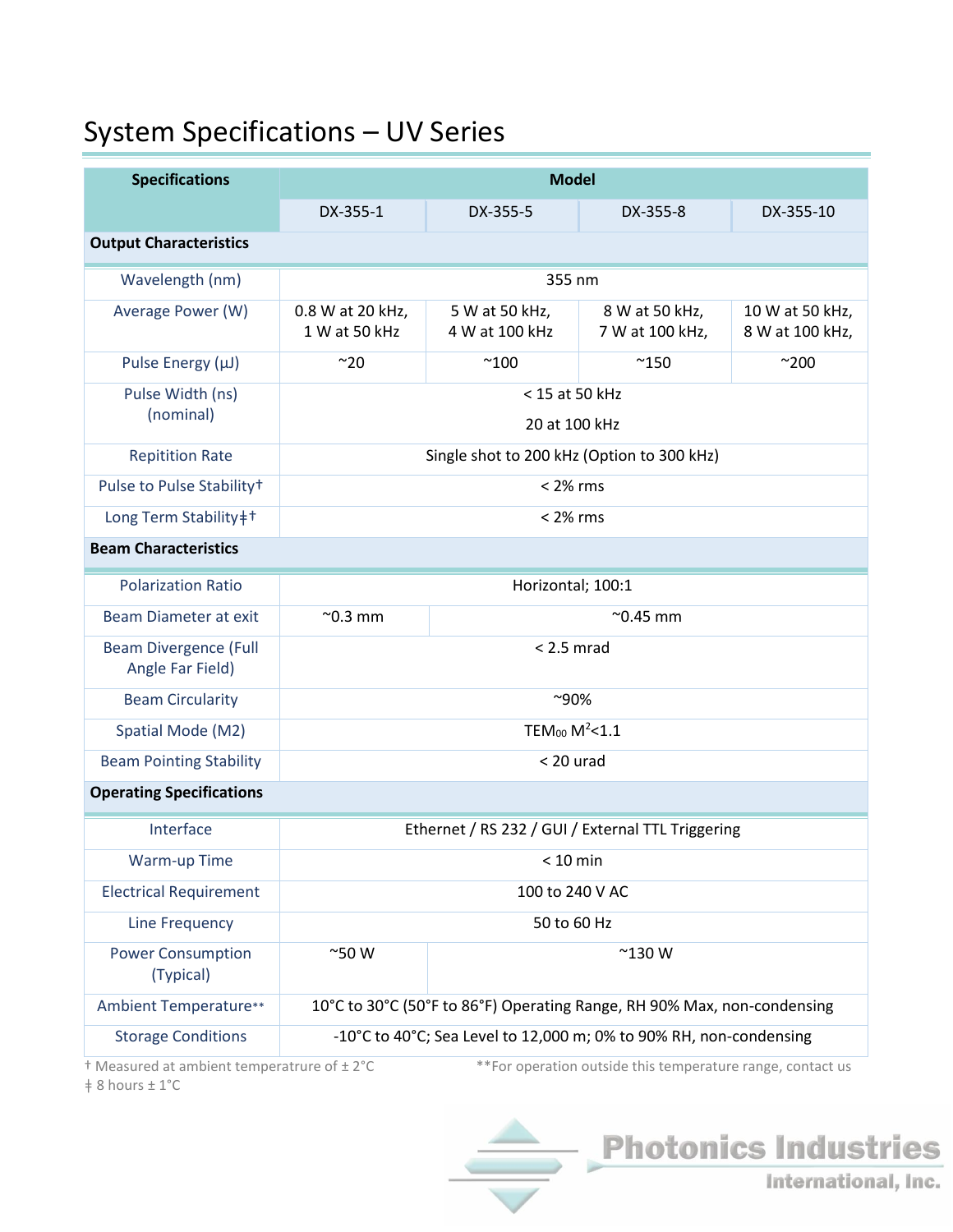|                                 | DX-355-1                | DX-355-5           | DX-355-8              | DX-355-10 |  |  |
|---------------------------------|-------------------------|--------------------|-----------------------|-----------|--|--|
| <b>Physical Characteristics</b> |                         |                    |                       |           |  |  |
| Dimensions*                     | $3.38$ in x 5 in x 9 in |                    | $5$ in x 5 in x 11 in |           |  |  |
| Weight                          | $^{\sim}$ 10 lbs        | $^{\sim}$ 15.5 lbs |                       |           |  |  |
| <b>Cooling System</b>           | Air-Cooled              |                    |                       |           |  |  |

\*Dimensions include air-cooled heatsinks. Water-cooled heatsink options are available (see dimensional drawings)

## Performance Curves – UV Series



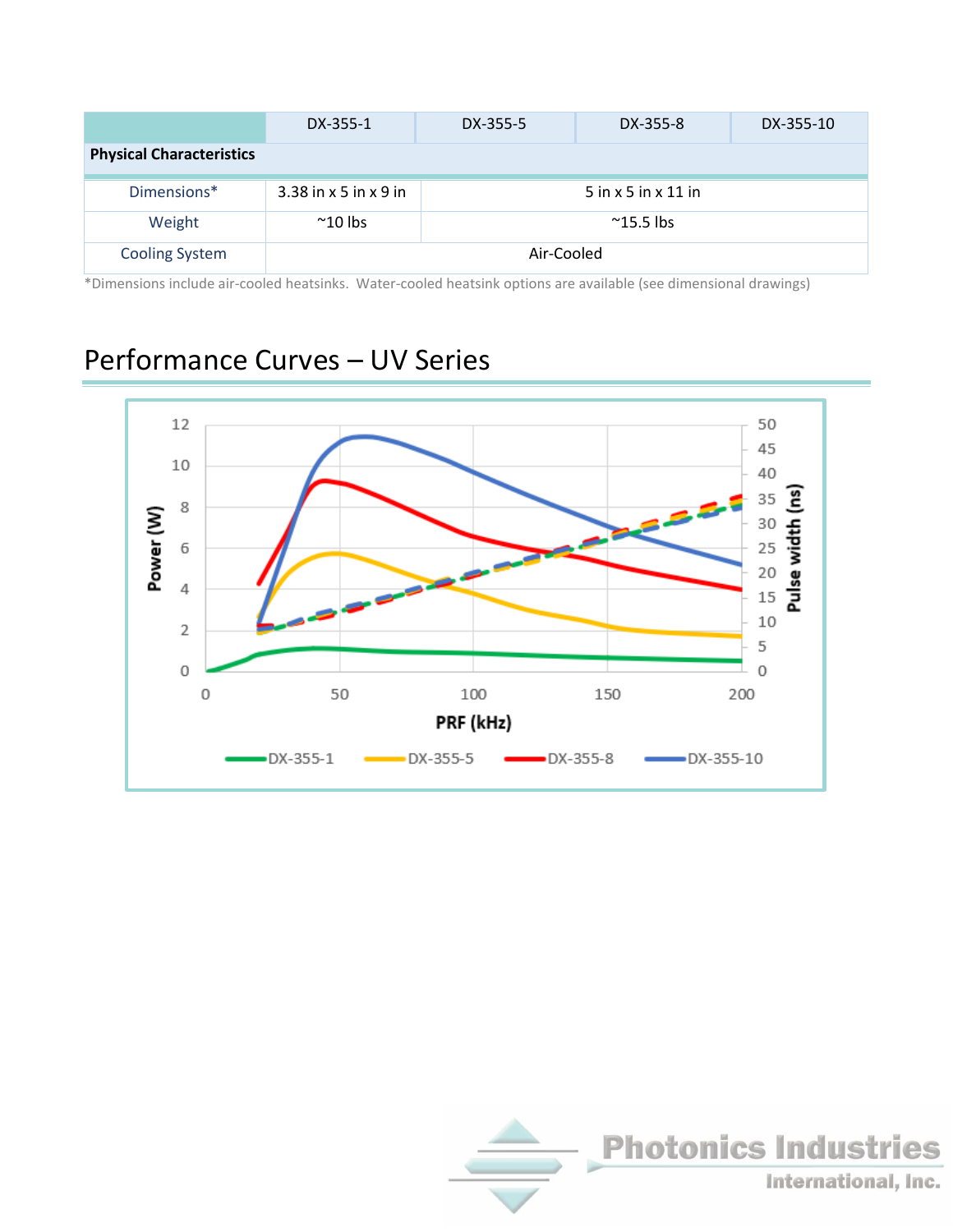# System Specifications – Green Series

| <b>Specifications</b>                            | <b>Model</b>                                                            |                                    |                                    |  |  |  |  |
|--------------------------------------------------|-------------------------------------------------------------------------|------------------------------------|------------------------------------|--|--|--|--|
|                                                  | DX-532-2                                                                | DX-532-10                          | DX-532-15                          |  |  |  |  |
| <b>Output Characteristics</b>                    |                                                                         |                                    |                                    |  |  |  |  |
| Wavelength (nm)                                  | 532 nm                                                                  |                                    |                                    |  |  |  |  |
| Average Power (W)                                | 2 W at 50 kHz,<br>2 W at 100 kHz                                        | 10 W at 50 kHz,<br>10 W at 100 kHz | 15 W at 50 kHz,<br>15 W at 100 kHz |  |  |  |  |
| Pulse Energy (µJ)                                | $^{\sim}40$                                                             | $^{\sim}200$                       | $^{\sim}300$                       |  |  |  |  |
| Pulse Width (ns)                                 | ~15 at 50 kHz                                                           |                                    |                                    |  |  |  |  |
|                                                  | ~20 at 100 kHz                                                          |                                    |                                    |  |  |  |  |
| <b>Repitition Rate</b>                           | Single shot to 300 kHz (Option to 500 kHz)                              |                                    |                                    |  |  |  |  |
| Pulse to Pulse Stability <sup>+</sup>            | $< 2\%$ rms                                                             |                                    |                                    |  |  |  |  |
| Long Term Stability‡ <sup>+</sup>                | $< 2\%$ rms                                                             |                                    |                                    |  |  |  |  |
| <b>Beam Characteristics</b>                      |                                                                         |                                    |                                    |  |  |  |  |
| <b>Polarization Ratio</b>                        | Vertical; 100:1                                                         |                                    |                                    |  |  |  |  |
| Beam Diameter at exit                            | $^{\sim}$ 0.3 mm<br>$^{\sim}$ 0.45 mm                                   |                                    |                                    |  |  |  |  |
| <b>Beam Divergence (Full</b><br>Angle Far Field) | $<$ 3 mrad                                                              | $< 2.5$ mrad                       |                                    |  |  |  |  |
| <b>Beam Circularity</b>                          | $^{\sim}90\%$                                                           |                                    |                                    |  |  |  |  |
| Spatial Mode (M2)                                | TEM <sub>00</sub> $M^2$ < 1.1                                           |                                    |                                    |  |  |  |  |
| <b>Beam Pointing Stability</b>                   | $< 20$ urad                                                             |                                    |                                    |  |  |  |  |
| <b>Operating Specifications</b>                  |                                                                         |                                    |                                    |  |  |  |  |
| Interface                                        | Ethernet / RS 232 / GUI / External TTL Triggering                       |                                    |                                    |  |  |  |  |
| <b>Warm-up Time</b>                              | $< 10$ min                                                              |                                    |                                    |  |  |  |  |
| <b>Electrical Requirement</b>                    | 100 to 240 V AC                                                         |                                    |                                    |  |  |  |  |
| Line Frequency                                   | 50 to 60 Hz                                                             |                                    |                                    |  |  |  |  |
| <b>Power Consumption</b><br>(Typical)            | $^{\sim}$ 50 W                                                          | $^{\sim}$ 130 W                    |                                    |  |  |  |  |
| Ambient Temperature**                            | 10°C to 30°C (50°F to 86°F) Operating Range, RH 90% Max, non-condensing |                                    |                                    |  |  |  |  |
| <b>Storage Conditions</b>                        | -10°C to 40°C; Sea Level to 12,000 m; 0% to 90% RH, non-condensing      |                                    |                                    |  |  |  |  |

ǂ 8 hours ± 1°C

 $\dagger$  Measured at ambient temperatrure of  $\pm 2^{\circ}$ C  $\phantom{1}$  \*  $\phantom{1}^*$  For operation outside this temperature range, contact us

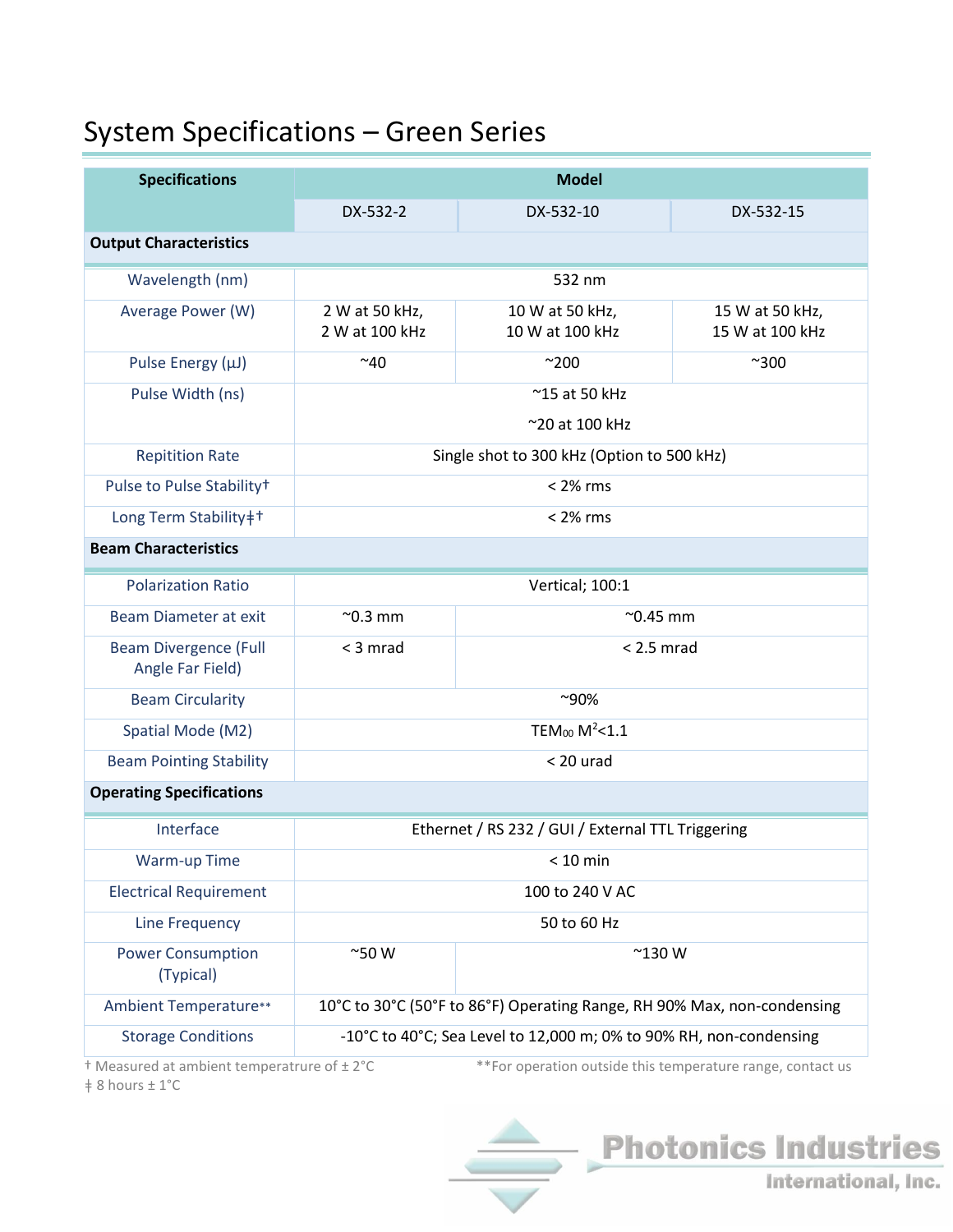|                                 | DX-532-2                | DX-532-10                 | DX-532-15 |
|---------------------------------|-------------------------|---------------------------|-----------|
| <b>Physical Characteristics</b> |                         |                           |           |
| Dimensions*                     | $3.38$ in x 5 in x 9 in | $5$ in x $5$ in x $11$ in |           |
| Weight                          | $^{\sim}$ 10 lbs        | $^{\sim}$ 15.5 lbs        |           |
| <b>Cooling System</b>           | Air-Cooled              |                           |           |

\*Dimensions include air-cooled heatsinks. Water-cooled heatsink options are available (see dimensional drawings)

### Performance Curves – Green Series